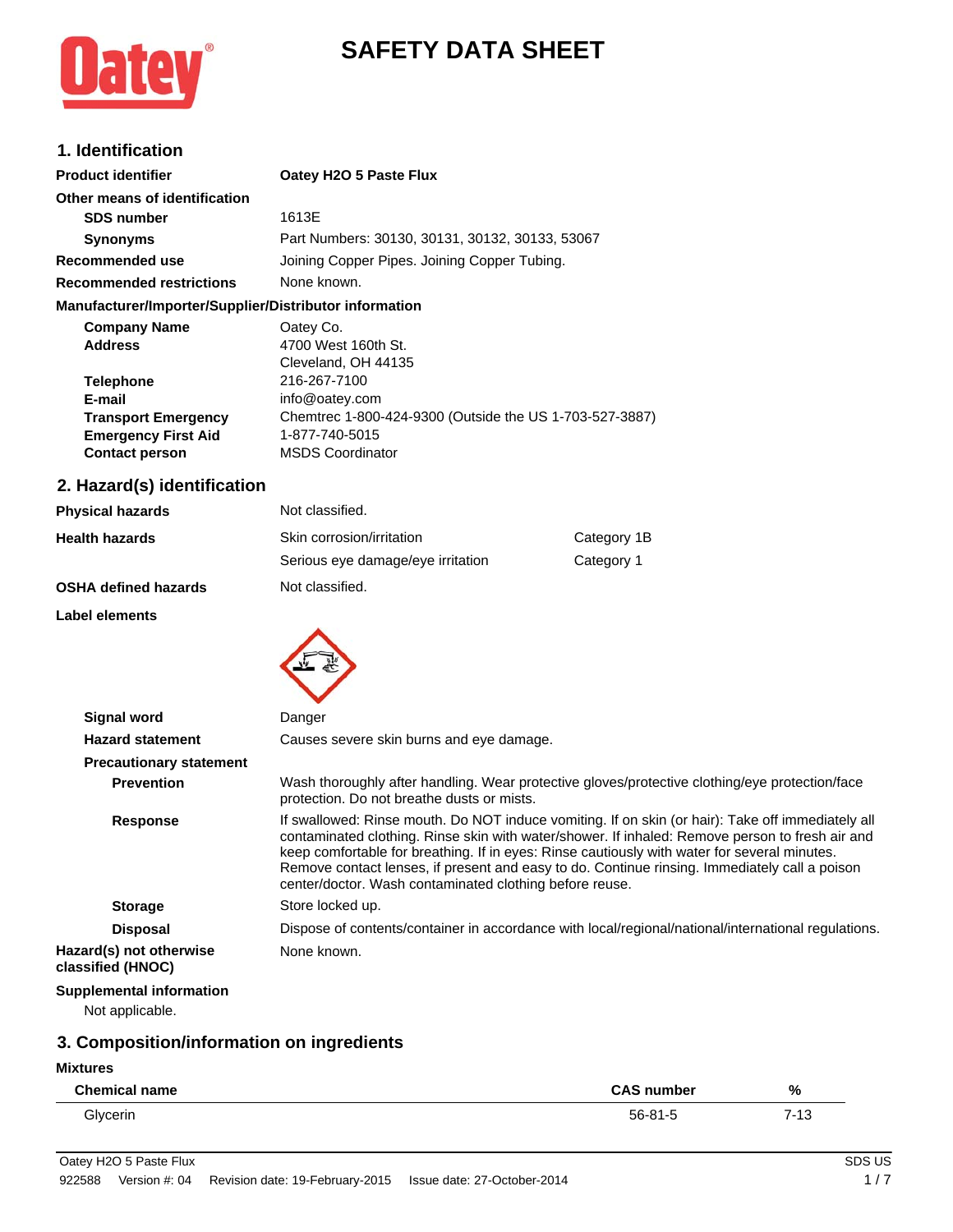| Triethanolamine Hydrochloride | 637-39-8   | $7 - 13$ |
|-------------------------------|------------|----------|
| Zinc chloride                 | 7646-85-7  | $3 - 7$  |
| Ammonium chloride             | 12125-02-9 | $1 - 5$  |

\*Designates that a specific chemical identity and/or percentage of composition has been withheld as a trade secret.

#### **4. First-aid measures**

 $\overline{\phantom{a}}$ 

| <b>Inhalation</b>                                                            | If breathing is difficult, remove to fresh air and keep at rest in a position comfortable for breathing.<br>Call a physician if symptoms develop or persist.                                                                                                                                                          |
|------------------------------------------------------------------------------|-----------------------------------------------------------------------------------------------------------------------------------------------------------------------------------------------------------------------------------------------------------------------------------------------------------------------|
| <b>Skin contact</b>                                                          | Take off immediately all contaminated clothing. Take off immediately all contaminated clothing.<br>Rinse skin with water/shower. Call a physician or poison control center immediately. Chemical<br>burns must be treated by a physician. Wash contaminated clothing before reuse.                                    |
| Eye contact                                                                  | Immediately flush eyes with plenty of water for at least 15 minutes. Continue rinsing. Call a<br>physician or poison control center immediately. Remove contact lenses, if present and easy to do.                                                                                                                    |
| Ingestion                                                                    | Call a physician or poison control center immediately. Rinse mouth. Do not induce vomiting. If<br>vomiting occurs, keep head low so that stomach content doesn't get into the lungs.                                                                                                                                  |
| <b>Most important</b><br>symptoms/effects, acute and<br>delayed              | Burning pain and severe corrosive skin damage. Causes serious eye damage. Symptoms may<br>include stinging, tearing, redness, swelling, and blurred vision. Permanent eye damage including<br>blindness could result.                                                                                                 |
| Indication of immediate<br>medical attention and special<br>treatment needed | Provide general supportive measures and treat symptomatically. Chemical burns: Flush with water<br>immediately. While flushing, remove clothes which do not adhere to affected area. Call an<br>ambulance. Continue flushing during transport to hospital. Keep victim under observation.<br>Symptoms may be delayed. |
| <b>General information</b>                                                   | Ensure that medical personnel are aware of the material(s) involved, and take precautions to<br>protect themselves.                                                                                                                                                                                                   |

### **5. Fire-fighting measures**

| Suitable extinguishing media                                     | Water spray. Water fog. Foam. Dry chemical powder. Carbon dioxide (CO2).                      |
|------------------------------------------------------------------|-----------------------------------------------------------------------------------------------|
| Unsuitable extinguishing<br>media                                | Do not use water jet as an extinguisher, as this will spread the fire.                        |
| Specific hazards arising from<br>the chemical                    | During fire, gases hazardous to health may be formed.                                         |
| Special protective equipment<br>and precautions for firefighters | Self-contained breathing apparatus and full protective clothing must be worn in case of fire. |
| <b>Fire fighting</b><br>equipment/instructions                   | Use water spray to cool unopened containers.                                                  |
| <b>Specific methods</b>                                          | Use standard firefighting procedures and consider the hazards of other involved materials.    |
| <b>General fire hazards</b>                                      | No unusual fire or explosion hazards noted.                                                   |

### **6. Accidental release measures**

| Personal precautions,<br>protective equipment and<br>emergency procedures | Keep unnecessary personnel away. Keep people away from and upwind of spill/leak. Keep out of<br>low areas. Wear appropriate protective equipment and clothing during clean-up. Do not breathe<br>mist or vapor. Do not touch damaged containers or spilled material unless wearing appropriate<br>protective clothing. Ensure adequate ventilation. Local authorities should be advised if significant<br>spillages cannot be contained. For personal protection, see section 8 of the SDS. |
|---------------------------------------------------------------------------|---------------------------------------------------------------------------------------------------------------------------------------------------------------------------------------------------------------------------------------------------------------------------------------------------------------------------------------------------------------------------------------------------------------------------------------------------------------------------------------------|
| Methods and materials for<br>containment and cleaning up                  | Large Spills: Stop the flow of material, if this is without risk. Use water spray to reduce vapors or<br>divert vapor cloud drift. Dike the spilled material, where this is possible. Cover with plastic sheet to<br>prevent spreading.                                                                                                                                                                                                                                                     |
|                                                                           | Small Spills: Absorb in vermiculite, dry sand or earth and place into containers. Prevent entry into<br>waterways, sewer, basements or confined areas. Following product recovery, flush area with<br>water. Wipe up with absorbent material (e.g. cloth, fleece). Clean surface thoroughly to remove<br>residual contamination. For waste disposal, see section 13 of the SDS.                                                                                                             |
| <b>Environmental precautions</b>                                          | Avoid discharge into drains, water courses or onto the ground.                                                                                                                                                                                                                                                                                                                                                                                                                              |
| 7. Handling and storage                                                   |                                                                                                                                                                                                                                                                                                                                                                                                                                                                                             |
| <b>Precautions for safe handling</b>                                      | Do not breathe mist or vapor. Do not get in eyes, on skin, or on clothing. Avoid prolonged<br>exposure. Do not get this material on clothing. Provide adequate ventilation. Wear appropriate                                                                                                                                                                                                                                                                                                |

personal protective equipment. Observe good industrial hygiene practices.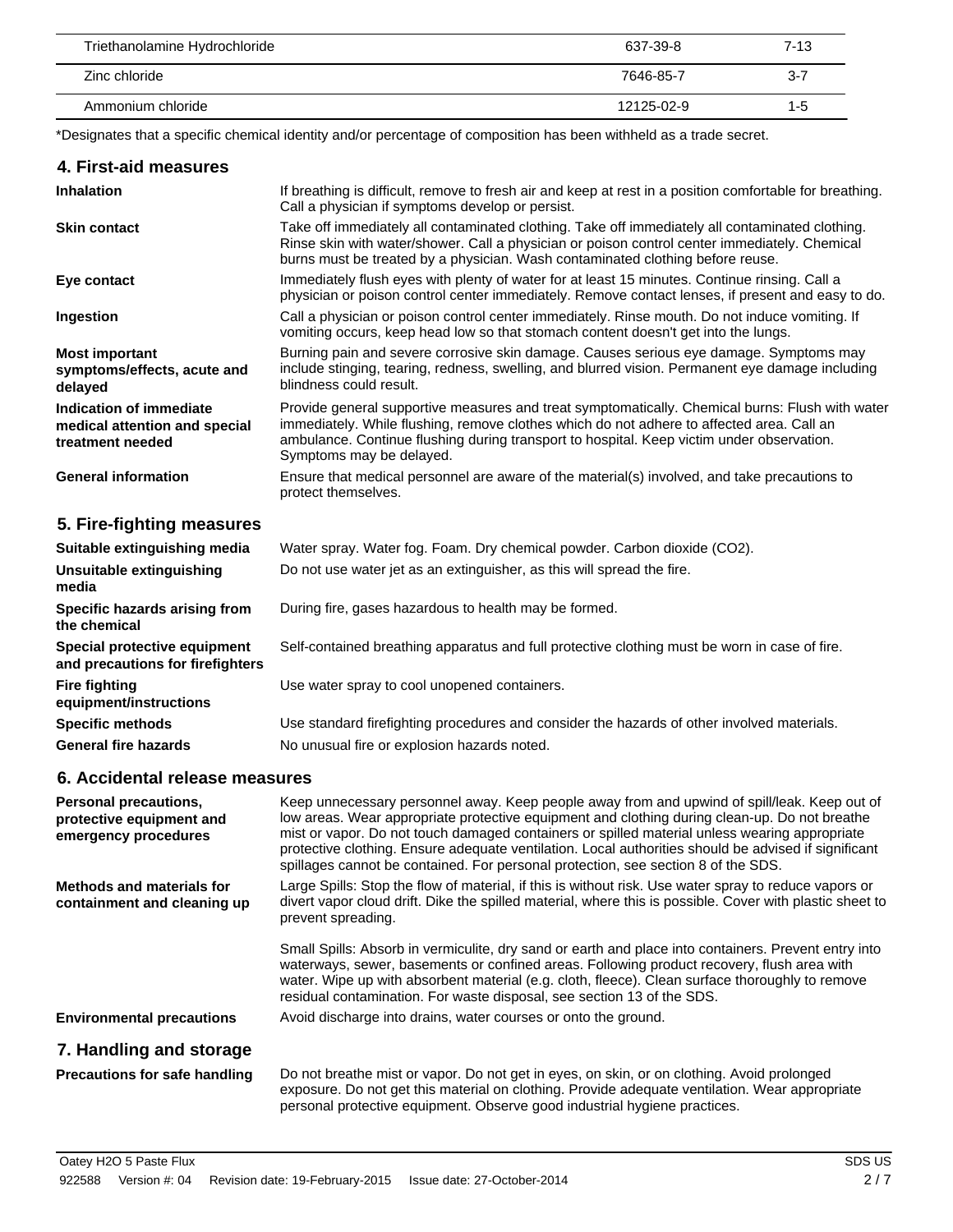### **8. Exposure controls/personal protection**

#### **Occupational exposure limits**

#### **US. OSHA Table Z-1 Limits for Air Contaminants (29 CFR 1910.1000)**

| <b>Components</b>                           | <b>Type</b>                                                                                                                                                                                                                                                                                                                                                                                                                                                                                      | Value                                                                     | <b>Form</b>          |
|---------------------------------------------|--------------------------------------------------------------------------------------------------------------------------------------------------------------------------------------------------------------------------------------------------------------------------------------------------------------------------------------------------------------------------------------------------------------------------------------------------------------------------------------------------|---------------------------------------------------------------------------|----------------------|
| Glycerin (CAS 56-81-5)                      | PEL                                                                                                                                                                                                                                                                                                                                                                                                                                                                                              | $5$ mg/m $3$                                                              | Respirable fraction. |
|                                             |                                                                                                                                                                                                                                                                                                                                                                                                                                                                                                  | 15 mg/m3                                                                  | Total dust.          |
| Zinc chloride (CAS<br>7646-85-7)            | PEL                                                                                                                                                                                                                                                                                                                                                                                                                                                                                              | 1 $mg/m3$                                                                 | Fume.                |
| US. ACGIH Threshold Limit Values            |                                                                                                                                                                                                                                                                                                                                                                                                                                                                                                  |                                                                           |                      |
| <b>Components</b>                           | <b>Type</b>                                                                                                                                                                                                                                                                                                                                                                                                                                                                                      | Value                                                                     | <b>Form</b>          |
| Ammonium chloride (CAS<br>12125-02-9)       | <b>STEL</b>                                                                                                                                                                                                                                                                                                                                                                                                                                                                                      | 20 mg/m3                                                                  | Fume.                |
|                                             | TWA                                                                                                                                                                                                                                                                                                                                                                                                                                                                                              | 10 mg/m $3$                                                               | Fume.                |
| Zinc chloride (CAS<br>7646-85-7)            | <b>STEL</b>                                                                                                                                                                                                                                                                                                                                                                                                                                                                                      | $2$ mg/m $3$                                                              | Fume.                |
|                                             | <b>TWA</b>                                                                                                                                                                                                                                                                                                                                                                                                                                                                                       | 1 mg/m $3$                                                                | Fume.                |
| US. NIOSH: Pocket Guide to Chemical Hazards |                                                                                                                                                                                                                                                                                                                                                                                                                                                                                                  |                                                                           |                      |
| <b>Components</b>                           | <b>Type</b>                                                                                                                                                                                                                                                                                                                                                                                                                                                                                      | <b>Value</b>                                                              | Form                 |
| Ammonium chloride (CAS<br>12125-02-9)       | <b>STEL</b>                                                                                                                                                                                                                                                                                                                                                                                                                                                                                      | 20 mg/m3                                                                  | Fume.                |
|                                             | <b>TWA</b>                                                                                                                                                                                                                                                                                                                                                                                                                                                                                       | 10 mg/m3                                                                  | Fume.                |
| Zinc chloride (CAS<br>7646-85-7)            | <b>STEL</b>                                                                                                                                                                                                                                                                                                                                                                                                                                                                                      | $2 \text{ mg/m}$                                                          | Fume.                |
|                                             | <b>TWA</b>                                                                                                                                                                                                                                                                                                                                                                                                                                                                                       | 1 $mg/m3$                                                                 | Fume.                |
| <b>Biological limit values</b>              | No biological exposure limits noted for the ingredient(s).                                                                                                                                                                                                                                                                                                                                                                                                                                       |                                                                           |                      |
| <b>Exposure guidelines</b>                  | Occupational Exposure Limits are not relevant to the current physical form of the product.                                                                                                                                                                                                                                                                                                                                                                                                       |                                                                           |                      |
| Appropriate engineering<br>controls         | Good general ventilation (typically 10 air changes per hour) should be used. Ventilation rates<br>should be matched to conditions. If applicable, use process enclosures, local exhaust ventilation,<br>or other engineering controls to maintain airborne levels below recommended exposure limits. If<br>exposure limits have not been established, maintain airborne levels to an acceptable level. Eye<br>wash facilities and emergency shower must be available when handling this product. |                                                                           |                      |
|                                             | Individual protection measures, such as personal protective equipment                                                                                                                                                                                                                                                                                                                                                                                                                            |                                                                           |                      |
| <b>Eye/face protection</b>                  | Wear safety glasses with side shields (or goggles) and a face shield.                                                                                                                                                                                                                                                                                                                                                                                                                            |                                                                           |                      |
| <b>Skin protection</b>                      |                                                                                                                                                                                                                                                                                                                                                                                                                                                                                                  |                                                                           |                      |
| <b>Hand protection</b>                      | Wear appropriate chemical resistant gloves.                                                                                                                                                                                                                                                                                                                                                                                                                                                      |                                                                           |                      |
| Other                                       | Wear appropriate chemical resistant clothing.                                                                                                                                                                                                                                                                                                                                                                                                                                                    |                                                                           |                      |
| <b>Respiratory protection</b>               |                                                                                                                                                                                                                                                                                                                                                                                                                                                                                                  | In case of insufficient ventilation, wear suitable respiratory equipment. |                      |
| <b>Thermal hazards</b>                      | Wear appropriate thermal protective clothing, when necessary.                                                                                                                                                                                                                                                                                                                                                                                                                                    |                                                                           |                      |
| General hygiene<br>considerations           | Always observe good personal hygiene measures, such as washing after handling the material<br>and before eating, drinking, and/or smoking. Routinely wash work clothing and protective<br>equipment to remove contaminants.                                                                                                                                                                                                                                                                      |                                                                           |                      |

| <b>Appearance</b>            |                |
|------------------------------|----------------|
| <b>Physical state</b>        | Liquid.        |
| Form                         | Paste.         |
| Color                        | Light yellow.  |
| Odor                         | Slight.        |
| <b>Odor threshold</b>        | Not available. |
| рH                           | Not available. |
| Melting point/freezing point | Not available. |

**Appearance**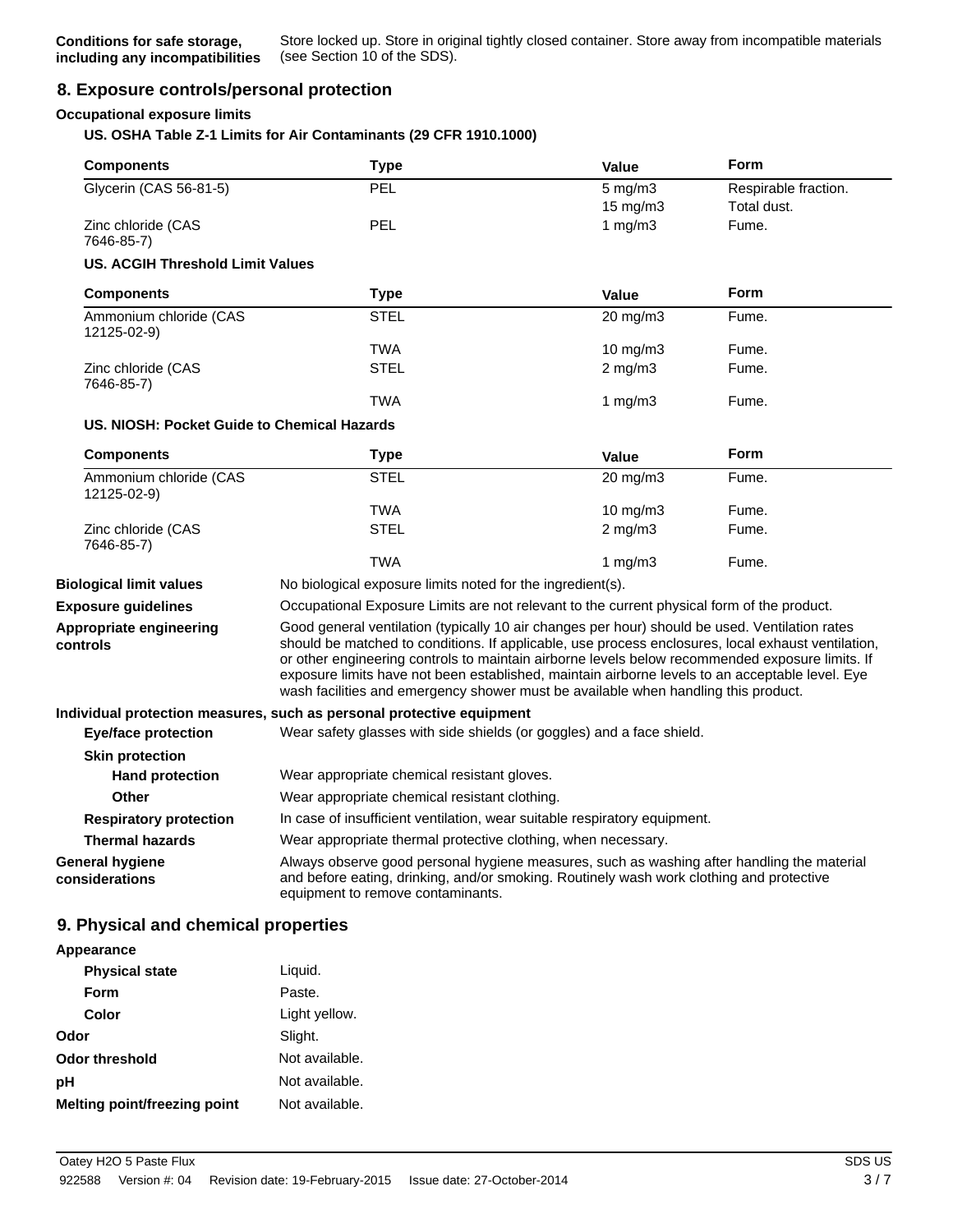| Initial boiling point and boiling<br>range        | Not Applicable                                                                                |
|---------------------------------------------------|-----------------------------------------------------------------------------------------------|
| <b>Flash point</b>                                | Not Applicable                                                                                |
| <b>Evaporation rate</b>                           | Not available.                                                                                |
| Flammability (solid, gas)                         | Not available.                                                                                |
| Upper/lower flammability or explosive limits      |                                                                                               |
| <b>Flammability limit - lower</b><br>(%)          | Not available.                                                                                |
| <b>Flammability limit - upper</b><br>(%)          | Not available.                                                                                |
| Explosive limit - lower (%)                       | Not available.                                                                                |
| Explosive limit - upper (%)                       | Not available.                                                                                |
| Vapor pressure                                    | Not available.                                                                                |
| Vapor density                                     | >1                                                                                            |
| <b>Relative density</b>                           | 1.1                                                                                           |
| Solubility(ies)                                   |                                                                                               |
| <b>Solubility (water)</b>                         | Soluble                                                                                       |
| <b>Partition coefficient</b><br>(n-octanol/water) | Not available.                                                                                |
| <b>Auto-ignition temperature</b>                  | Not available.                                                                                |
| <b>Decomposition temperature</b>                  | Not available.                                                                                |
| <b>Viscosity</b>                                  | 30000 - 50000                                                                                 |
| <b>Other information</b>                          |                                                                                               |
| VOC (Weight %)                                    | 8 g/l <1% by weight                                                                           |
| 10. Stability and reactivity                      |                                                                                               |
| <b>Reactivity</b>                                 | The product is stable and non-reactive under normal conditions of use, storage and transport. |
| <b>Chemical stability</b>                         | Material is stable under normal conditions.                                                   |
| <b>Possibility of hazardous</b><br>reactions      | No dangerous reaction known under conditions of normal use.                                   |
| <b>Conditions to avoid</b>                        | Contact with incompatible materials.                                                          |
| Incompatible materials                            | Strong oxidizing agents.                                                                      |
| <b>Hazardous decomposition</b><br>products        | Decomposition may yield acrolein. No hazardous decomposition products are known.              |
| 11. Toxicological information                     |                                                                                               |

#### **Information on likely routes of exposure**

| <b>Inhalation</b>                                                                  | Prolonged inhalation may be harmful. May cause irritation to the respiratory system.                                                                                                                                  |
|------------------------------------------------------------------------------------|-----------------------------------------------------------------------------------------------------------------------------------------------------------------------------------------------------------------------|
| <b>Skin contact</b>                                                                | Causes severe skin burns.                                                                                                                                                                                             |
| Eye contact                                                                        | Causes serious eye damage.                                                                                                                                                                                            |
| Ingestion                                                                          | Causes digestive tract burns.                                                                                                                                                                                         |
| Symptoms related to the<br>physical, chemical and<br>toxicological characteristics | Burning pain and severe corrosive skin damage. Causes serious eye damage. Symptoms may<br>include stinging, tearing, redness, swelling, and blurred vision. Permanent eye damage including<br>blindness could result. |

#### **Information on toxicological effects**

### **Acute toxicity Components Species Test Results** Glycerin (CAS 56-81-5) LD50 Rat *Oral* **Acute** 12600 mg/kg

\* Estimates for product may be based on additional component data not shown.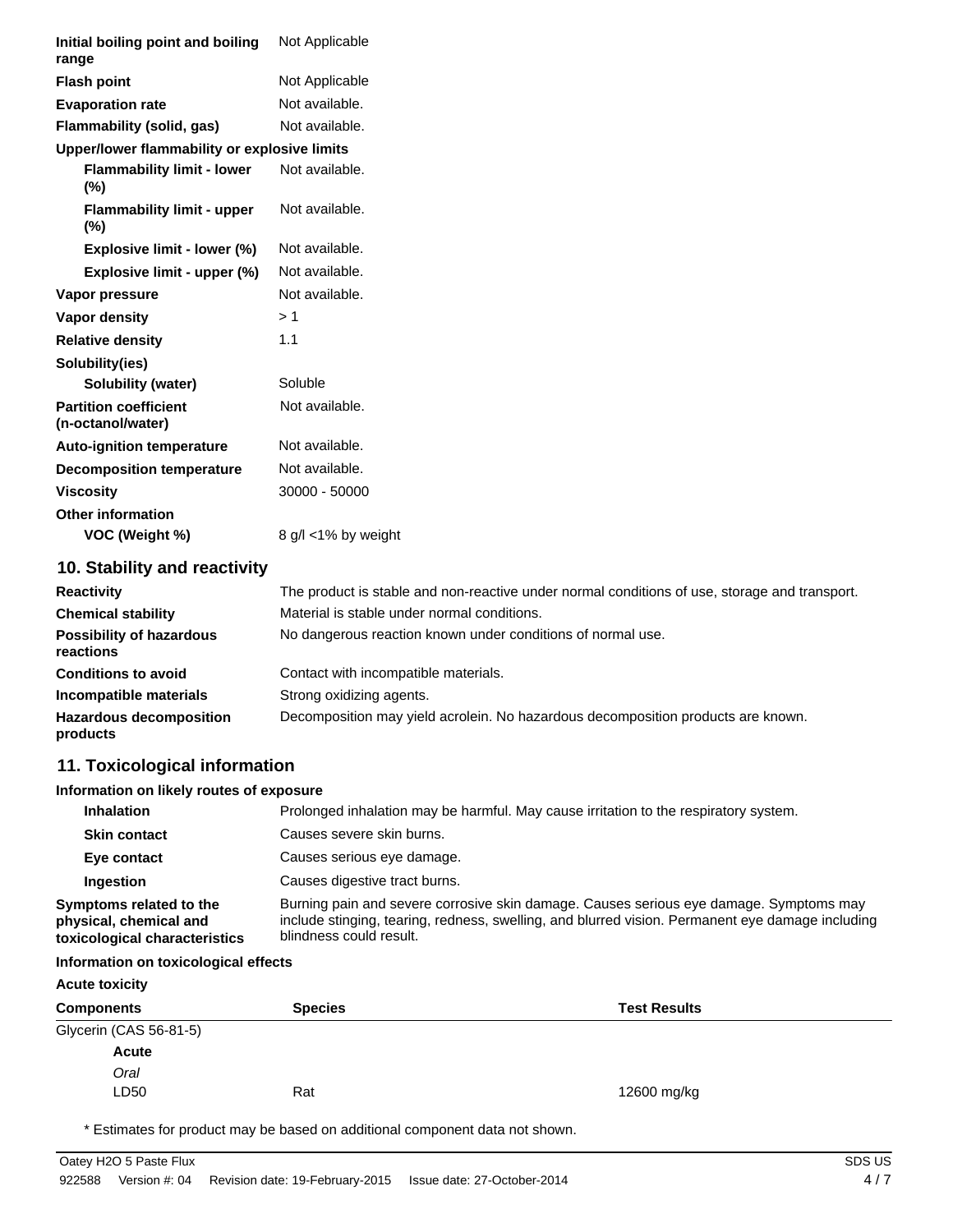| <b>Skin corrosion/irritation</b>                                            | Causes severe skin burns and eye damage.                                                                                                                                                              |  |  |
|-----------------------------------------------------------------------------|-------------------------------------------------------------------------------------------------------------------------------------------------------------------------------------------------------|--|--|
| Serious eye damage/eye<br>irritation                                        | Causes serious eye damage.                                                                                                                                                                            |  |  |
| <b>Respiratory or skin sensitization</b>                                    |                                                                                                                                                                                                       |  |  |
| <b>Respiratory sensitization</b>                                            | Not a respiratory sensitizer.                                                                                                                                                                         |  |  |
| <b>Skin sensitization</b>                                                   | This product is not expected to cause skin sensitization.                                                                                                                                             |  |  |
| <b>Germ cell mutagenicity</b>                                               | No data available to indicate product or any components present at greater than 0.1% are<br>mutagenic or genotoxic.                                                                                   |  |  |
| Carcinogenicity                                                             | Risk of cancer cannot be excluded with prolonged exposure.                                                                                                                                            |  |  |
|                                                                             | OSHA Specifically Regulated Substances (29 CFR 1910.1001-1050)                                                                                                                                        |  |  |
| Not listed.                                                                 |                                                                                                                                                                                                       |  |  |
| <b>Reproductive toxicity</b>                                                | This product is not expected to cause reproductive or developmental effects.                                                                                                                          |  |  |
| Specific target organ toxicity -<br>single exposure                         | Not classified.                                                                                                                                                                                       |  |  |
| Specific target organ toxicity -<br>repeated exposure                       | Not classified.                                                                                                                                                                                       |  |  |
| <b>Aspiration hazard</b>                                                    | Not an aspiration hazard.                                                                                                                                                                             |  |  |
| <b>Chronic effects</b>                                                      | Prolonged inhalation may be harmful.                                                                                                                                                                  |  |  |
| 12. Ecological information                                                  |                                                                                                                                                                                                       |  |  |
| <b>Ecotoxicity</b>                                                          | The product is not classified as environmentally hazardous. However, this does not exclude the<br>possibility that large or frequent spills can have a harmful or damaging effect on the environment. |  |  |
| <b>Persistence and degradability</b>                                        | No data is available on the degradability of this product.                                                                                                                                            |  |  |
| <b>Bioaccumulative potential</b>                                            | No data available.                                                                                                                                                                                    |  |  |
| Partition coefficient n-octanol / water (log Kow)<br>Glycerin (CAS 56-81-5) | $-1.76$                                                                                                                                                                                               |  |  |
| <b>Mobility in soil</b>                                                     | No data available.                                                                                                                                                                                    |  |  |
| Other adverse effects                                                       | No other adverse environmental effects (e.g. ozone depletion, photochemical ozone creation<br>potential, endocrine disruption, global warming potential) are expected from this component.            |  |  |

### **13. Disposal considerations**

| <b>Disposal instructions</b>             | Collect and reclaim or dispose in sealed containers at licensed waste disposal site. This material<br>and its container must be disposed of as hazardous waste. Do not allow this material to drain into<br>sewers/water supplies. Do not contaminate ponds, waterways or ditches with chemical or used<br>container. Dispose of contents/container in accordance with local/regional/national/international<br>regulations. |
|------------------------------------------|------------------------------------------------------------------------------------------------------------------------------------------------------------------------------------------------------------------------------------------------------------------------------------------------------------------------------------------------------------------------------------------------------------------------------|
| Local disposal regulations               | Dispose in accordance with all applicable regulations.                                                                                                                                                                                                                                                                                                                                                                       |
| Hazardous waste code                     | The waste code should be assigned in discussion between the user, the producer and the waste<br>disposal company.                                                                                                                                                                                                                                                                                                            |
| Waste from residues / unused<br>products | Dispose of in accordance with local regulations. Empty containers or liners may retain some<br>product residues. This material and its container must be disposed of in a safe manner (see:<br>Disposal instructions).                                                                                                                                                                                                       |
| <b>Contaminated packaging</b>            | Empty containers should be taken to an approved waste handling site for recycling or disposal.<br>Since emptied containers may retain product residue, follow label warnings even after container is<br>emptied.                                                                                                                                                                                                             |

### **14. Transport information**

#### **DOT**

Not regulated as dangerous goods.

#### **IATA**

Not regulated as dangerous goods.

#### **IMDG**

Not regulated as dangerous goods.

#### **Transport in bulk according to** Not applicable. **Annex II of MARPOL 73/78 and the IBC Code**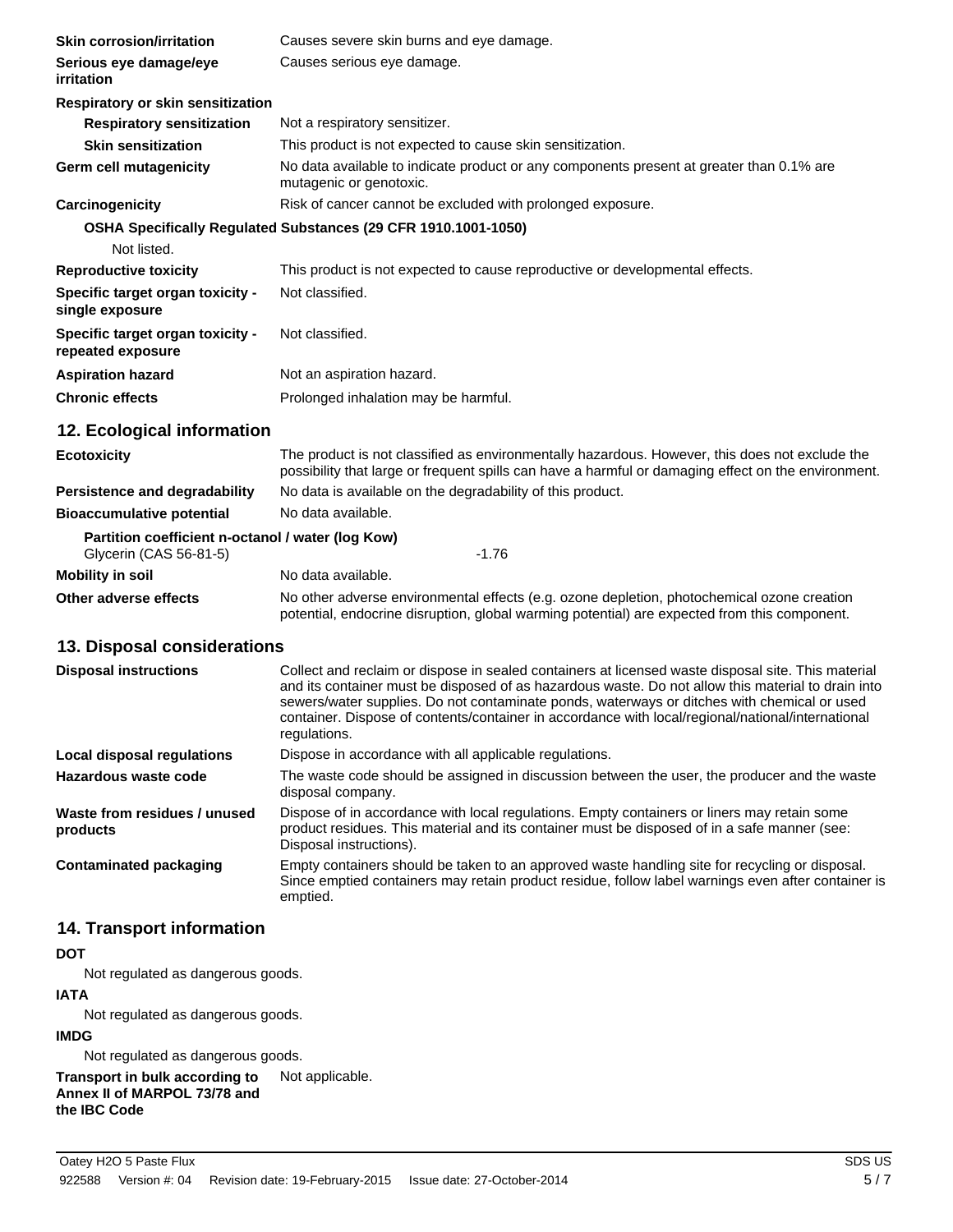## **15. Regulatory information**

| <b>US federal regulations</b>            |                                                                                               | This product is a "Hazardous Chemical" as defined by the OSHA Hazard Communication<br>Standard, 29 CFR 1910.1200.<br>All components are on the U.S. EPA TSCA Inventory List.                      |                         |                    |                        |
|------------------------------------------|-----------------------------------------------------------------------------------------------|---------------------------------------------------------------------------------------------------------------------------------------------------------------------------------------------------|-------------------------|--------------------|------------------------|
|                                          |                                                                                               | TSCA Section 12(b) Export Notification (40 CFR 707, Subpt. D)                                                                                                                                     |                         |                    |                        |
| Not regulated.<br>Not listed.            |                                                                                               | OSHA Specifically Regulated Substances (29 CFR 1910.1001-1050)                                                                                                                                    |                         |                    |                        |
|                                          |                                                                                               | <b>CERCLA Hazardous Substance List (40 CFR 302.4)</b>                                                                                                                                             |                         |                    |                        |
|                                          | Ammonium chloride (CAS 12125-02-9)                                                            |                                                                                                                                                                                                   | LISTED                  |                    |                        |
|                                          | Zinc chloride (CAS 7646-85-7)                                                                 |                                                                                                                                                                                                   | <b>LISTED</b>           |                    |                        |
| <b>Hazard categories</b>                 |                                                                                               | Superfund Amendments and Reauthorization Act of 1986 (SARA)<br>Immediate Hazard - Yes<br>Delayed Hazard - No<br>Fire Hazard - No<br>Pressure Hazard - No<br>Reactivity Hazard - No                |                         |                    |                        |
|                                          | SARA 302 Extremely hazardous substance                                                        |                                                                                                                                                                                                   |                         |                    |                        |
| Not listed.                              |                                                                                               |                                                                                                                                                                                                   |                         |                    |                        |
| chemical                                 | SARA 311/312 Hazardous                                                                        | No.                                                                                                                                                                                               |                         |                    |                        |
|                                          | SARA 313 (TRI reporting)                                                                      |                                                                                                                                                                                                   |                         |                    |                        |
| <b>Chemical name</b>                     |                                                                                               |                                                                                                                                                                                                   | <b>CAS number</b>       | % by wt.           |                        |
| Zinc chloride                            | Ammonium chloride                                                                             |                                                                                                                                                                                                   | 7646-85-7<br>12125-02-9 | $3 - 7$<br>$1 - 5$ |                        |
| Other federal regulations                |                                                                                               |                                                                                                                                                                                                   |                         |                    |                        |
|                                          |                                                                                               | Clean Air Act (CAA) Section 112 Hazardous Air Pollutants (HAPs) List                                                                                                                              |                         |                    |                        |
| Not regulated.                           |                                                                                               | Clean Air Act (CAA) Section 112(r) Accidental Release Prevention (40 CFR 68.130)                                                                                                                  |                         |                    |                        |
| Not regulated.                           |                                                                                               |                                                                                                                                                                                                   |                         |                    |                        |
| <b>Safe Drinking Water Act</b><br>(SDWA) |                                                                                               | Not regulated.                                                                                                                                                                                    |                         |                    |                        |
| <b>US state regulations</b>              |                                                                                               |                                                                                                                                                                                                   |                         |                    |                        |
|                                          | US. Massachusetts RTK - Substance List                                                        |                                                                                                                                                                                                   |                         |                    |                        |
|                                          | Ammonium chloride (CAS 12125-02-9)<br>Glycerin (CAS 56-81-5)<br>Zinc chloride (CAS 7646-85-7) |                                                                                                                                                                                                   |                         |                    |                        |
|                                          |                                                                                               | US. New Jersey Worker and Community Right-to-Know Act                                                                                                                                             |                         |                    |                        |
|                                          | Ammonium chloride (CAS 12125-02-9)<br>Glycerin (CAS 56-81-5)<br>Zinc chloride (CAS 7646-85-7) |                                                                                                                                                                                                   |                         |                    |                        |
|                                          |                                                                                               | US. Pennsylvania Worker and Community Right-to-Know Law                                                                                                                                           |                         |                    |                        |
| <b>US. Rhode Island RTK</b>              | Ammonium chloride (CAS 12125-02-9)<br>Glycerin (CAS 56-81-5)<br>Zinc chloride (CAS 7646-85-7) |                                                                                                                                                                                                   |                         |                    |                        |
|                                          | Ammonium chloride (CAS 12125-02-9)<br>Zinc chloride (CAS 7646-85-7)                           |                                                                                                                                                                                                   |                         |                    |                        |
|                                          | <b>US. California Proposition 65</b>                                                          | California Safe Drinking Water and Toxic Enforcement Act of 1986 (Proposition 65): This material is not known to contain<br>any chemicals currently listed as carcinogens or reproductive toxins. |                         |                    |                        |
| <b>International Inventories</b>         |                                                                                               |                                                                                                                                                                                                   |                         |                    |                        |
| Country(s) or region                     |                                                                                               | <b>Inventory name</b>                                                                                                                                                                             |                         |                    | On inventory (yes/no)* |
| Australia                                |                                                                                               | Australian Inventory of Chemical Substances (AICS)                                                                                                                                                |                         |                    | Yes                    |
| Canada                                   |                                                                                               | Domestic Substances List (DSL)                                                                                                                                                                    |                         |                    | Yes                    |
| Canada                                   |                                                                                               | Non-Domestic Substances List (NDSL)                                                                                                                                                               |                         |                    | No                     |